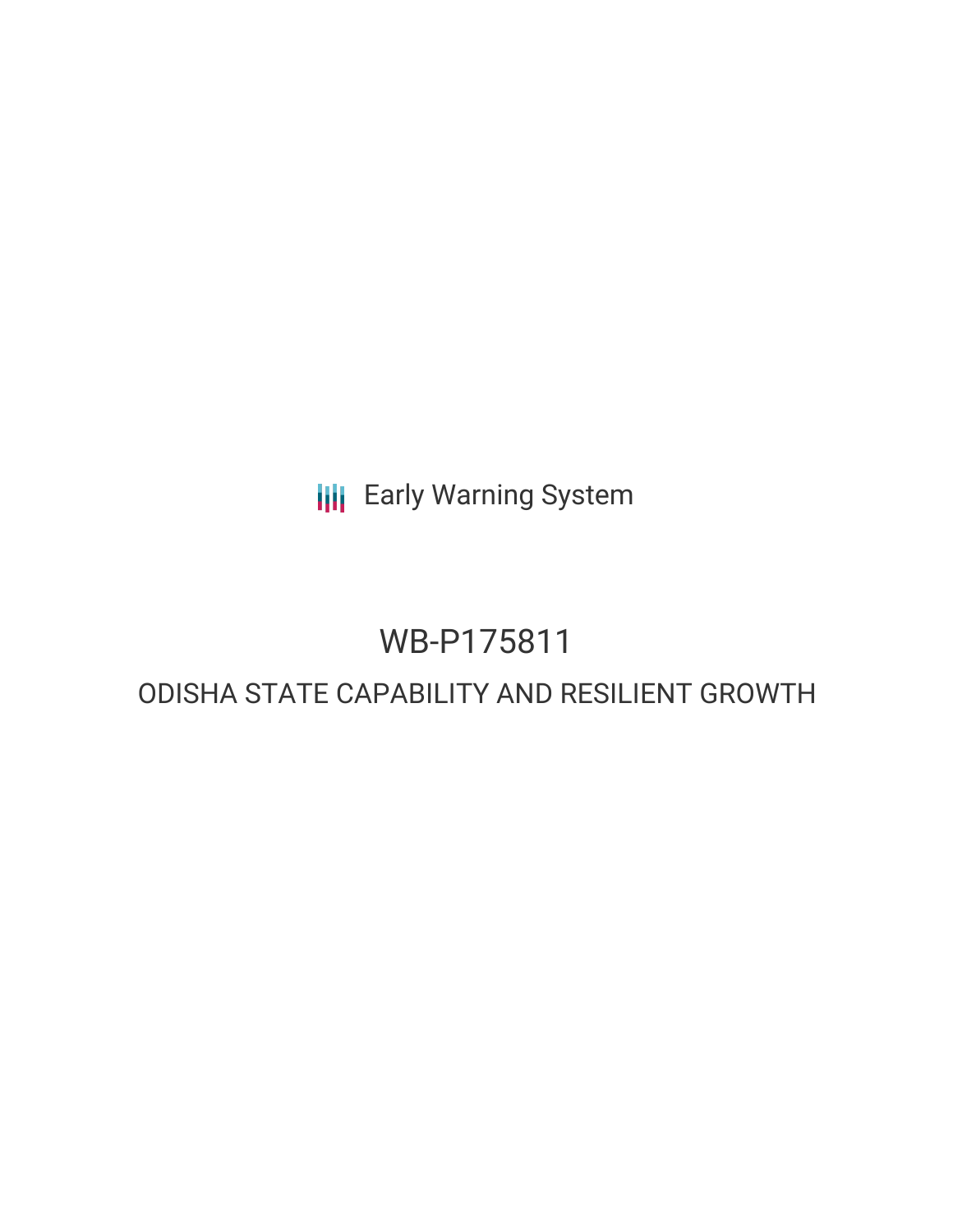

#### **Quick Facts**

| <b>Countries</b>               | India            |
|--------------------------------|------------------|
| <b>Financial Institutions</b>  | World Bank (WB)  |
| <b>Status</b>                  | Proposed         |
| <b>Bank Risk Rating</b>        | U                |
| <b>Investment Amount (USD)</b> | \$105.00 million |
| <b>Project Cost (USD)</b>      | \$150.00 million |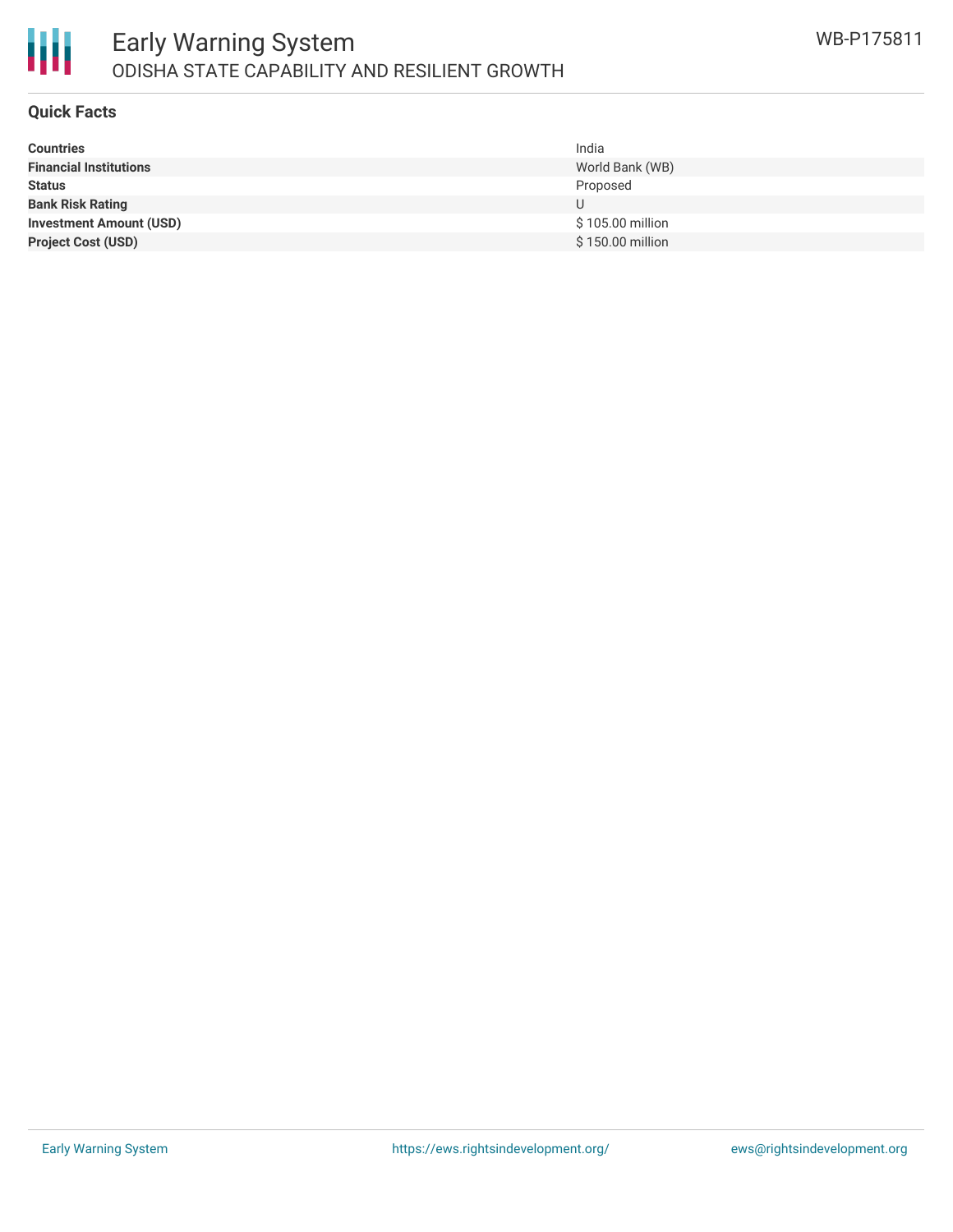

### **Project Description**

No information available at the time of writing, March 4, 2021.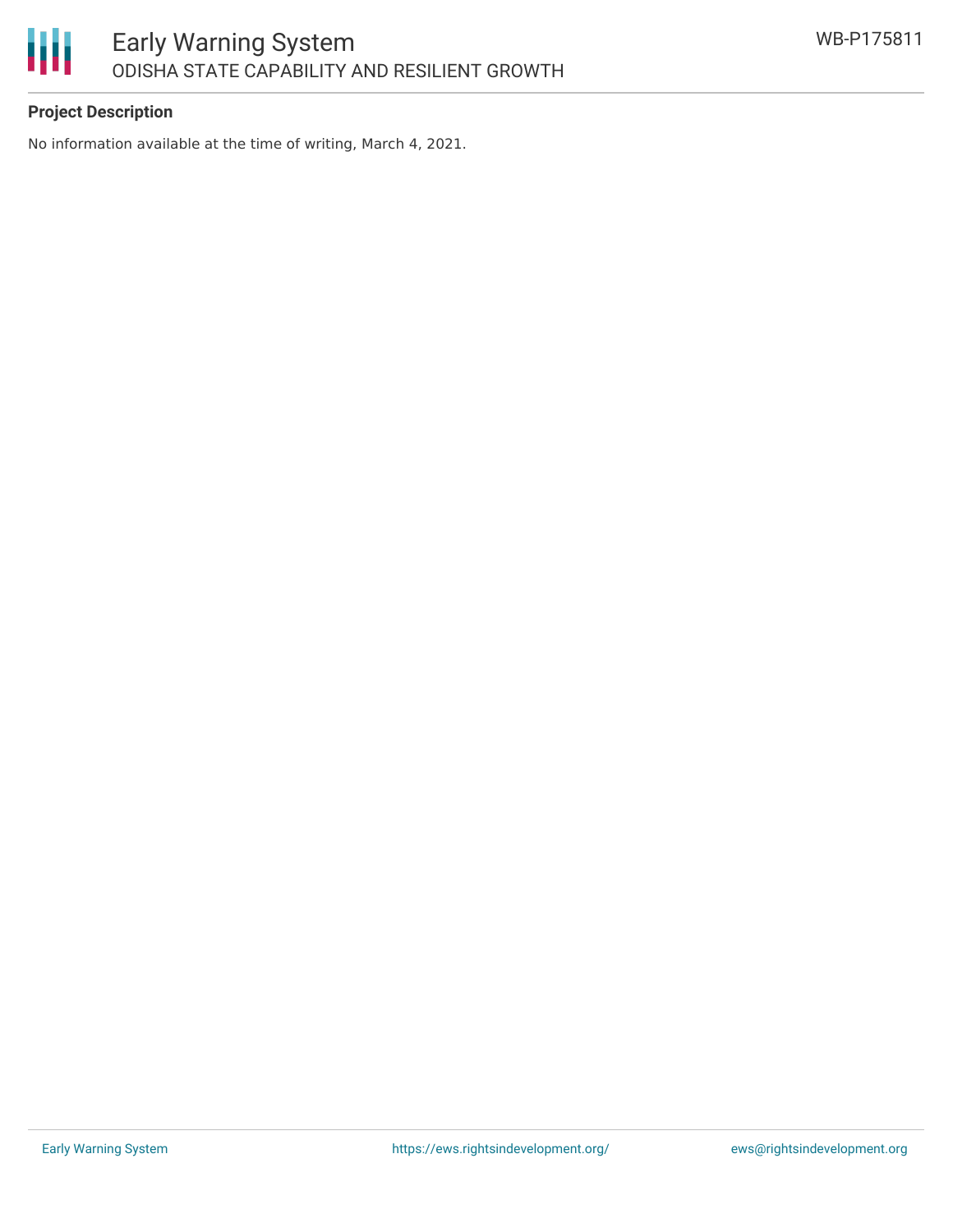

#### **Investment Description**

World Bank (WB)